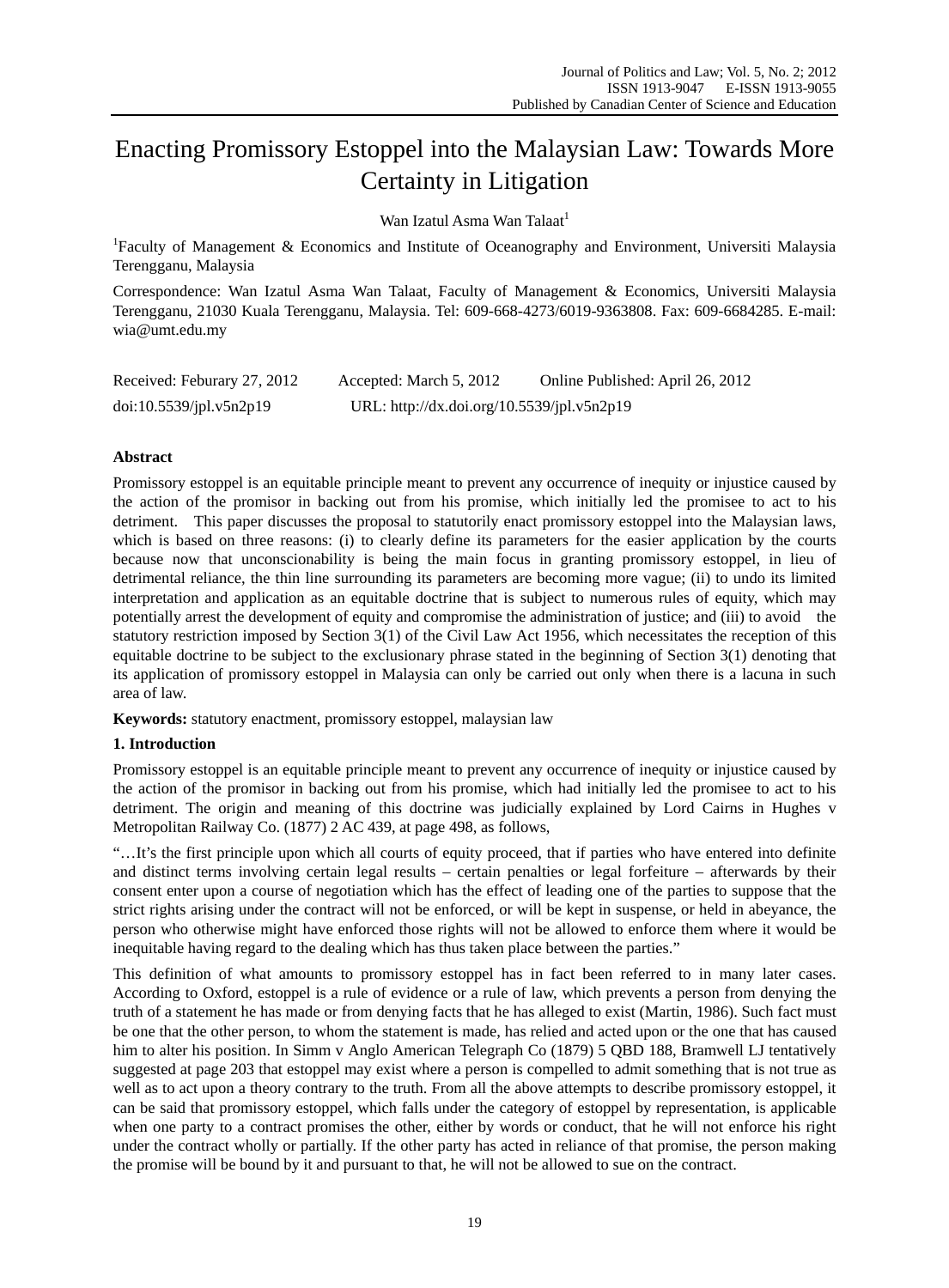Traditionally, as an equitable doctrine, the scope of the doctrine of promissory estoppel is limited in many senses, which actually helped to draw its parameters. There are five traditional limitations of promissory estoppel namely:-

- i. Promissory estoppel as a sword, which restricts the application of this doctrine to as far as only to provide a defence to a party and not to be used as a cause of action against another.
- ii. Pre-existing contractual relationship, which restricts the application of this doctrine to cases between the contracting parties, which means that there must be a legally binding contract before promissory estoppel can be invoked.
- iii. Clear and unequivocal undertaking where the promise or representation must be "precise" and "unambiguous" although it does not mean that such promise or representation must be expressly made.
- iv. Detrimental reliance on the representation, which requires proof of possible detriment or prejudice, which will materialise if the promisor is allowed to go back to his original promise.
- v. Temporary suspension of contractual obligations and rights, which operates in the sense that the doctrine applies to representations relating to past and present events only by excluding the future events (executory promise).

The above limitations had previously helped to clearly outline its parameters. Nevertheless, the position of promissory estoppel now, as proclaimed by Lord Denning (1982), is shorn by limitations. The doctrine is presently being applied more flexibly than the time when it was first promulgated in 1887 through the Hughes case in 1877 and complemented through the High Trees case in 1947 (Wan Izatul, 2003). Now that unconscionability is being the main focus in granting promissory estoppel, *in lieu* of detrimental reliance, it seems that the courts in the common law countries i.e. England, Australia and Malaysia are more than willing to do as equity demands. In India, this doctrine has also undergone rapid development as can be seen in the case of Motilal Padam Sugar Mills Co Ltd v The State of Uttar Pradash AIR 1979 621 and Delhi Cloth & General Mills Ltd v Union of India AIR 1987 SC 2414. The following words of Gopal Sri Ram JCA in the Malaysian landmark Boustead Trading (1985) Sdn Bhd v Arab-Malaysian Merchant Bank Bhd [1995] 3 MLJ 331, at page 344, is a clear indication of how promissory estoppel is being treated by the courts,

"The time has come for this court to recognise that the doctrine of estoppel is a flexible principle by which justice is done according to the circumstances of the case. It is a doctrine of wide utility and has been resorted to in varying fact patterns to achieve justice. Indeed, the circumstances in which the doctrine may operate are endless."

The continuing development of promissory estoppel in the common law countries has definitely been affecting the present parameters of this doctrine and thereafter dimming the thin line surrounding its limitations. With the negation of the requirement of pre-existing relationship, the application of this doctrine can now extend to gratuitous promise and go beyond the scope of contract law, which is the original domain of promissory estoppels. This phenomenon consequentially affects the significance of the doctrine of accord and satisfaction and certainty that stand amongst the elements of a valid contract. Similarly, when this doctrine operates to permanently estop a representee from exercising his contractual rights, it would relatively create a redundancy in countries like Malaysia where waiver, which has a permanent effect, has been provided for under Section 64 of its Contracts Act 1950.

Nevertheless, this development does have its bright side. Now that promissory estoppel is made available to a plaintiff, its objective of providing justice can be further extended to all contracting parties. A promisee, who has suffered from acting upon a promise, can now seek redress from the court rather than wait until a claim is filed against him. The positive effect brought by the development of this doctrine can also be found by the recognition given to the newer notion of unconscionability in place of the requirement of proof of detrimental reliance on the part of the promise thereby giving more room to justice and fairness in dealings. Needless to say, the side line and moderate view manifested by some English and Malaysian judges, whose preference are "fairness", "justice" and "equitability", may be seen as providing a check and balance to the development of this doctrine.

#### **2. Statutory Enactment of Promissory Estoppel into the Malaysian Law**

Promissory estoppel, which is an English doctrine of equity, has been widely accepted throughout the common law countries through the colonisation by the British Empire. In the United States, this equitable doctrine has been enacted as a statutory provision under Article 90 of the Second Restatement of Contract thereby facilitates its easier application by the courts. Article 90 provides for promissory estoppel as follows,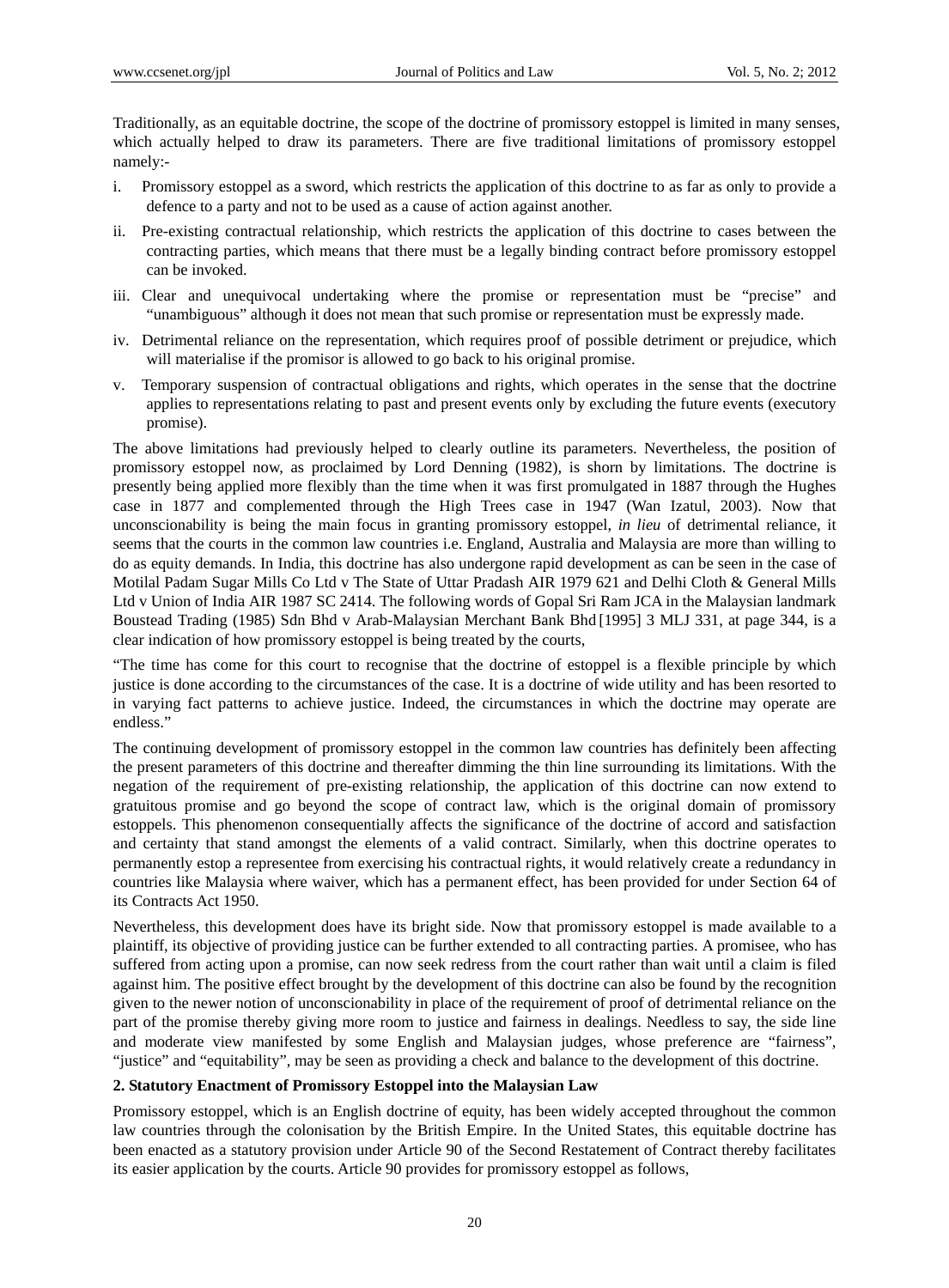"A promise which the promisor should reasonably expect to induce action or forbearance of a definite and substantial character on the part of the promise and which does not induce such action or forbearance in binding if injustice can be avoided only by enforcement of the promise."

The quest for the statutory enactment of promissory estoppel into the Malaysian statutory regime may be considered as a constructive and beneficial contribution of this study to the development of the Malaysian law. Actions taken by its American counterpart in enacting promissory estoppel into their Article 90 of the Second Restatement of Contract may positive effects if Malaysia were to follow such footsteps. The positive effects of incorporating this equitable doctrine into the Malaysian statute law are twofold; firstly, it would help to clearly define the parameters of this doctrine, which would lead to more certainty in litigation and secondly, its statutory enactment would certainly facilitate its application by the Malaysian courts, which will no longer be bound by the restrictive rules of equity and the statutory restrictions imposed by Section 3(1) of the Civil Law Act 1956.

There are three underlying reasons for the statutory incorporation of this equitable doctrine. Firstly, the continuing evolution of promissory estoppel in the common law countries especially in England, Australia and Malaysia has led the unclear parameters of this doctrine. By incorporating promissory estoppel into a statutory form, the parameters of this doctrine will inadvertently be clearly defined, which will eventually lead to more certainty in litigation and facilitate its application by the Malaysian courts. The second reason that calls for the incorporation of this doctrine is the fact that as an equitable doctrine, promissory estoppel is relatively a restricted as well as limited doctrine. The interpretation and application of this doctrine is undoubtedly subject to numerous rules of equity that may include the maxims "delay defeats equity", "he who comes to equity must come with clean hands", "where there is equal equity, the law shall prevail", "equity follows the law" and many others. Being an equitable doctrine, promissory estoppel cannot be freely interpreted and applied by the Malaysian courts, as compared to a domestic statutory provision. Although the attempts by the common law courts have hinted the inclination of these courts to loosen up from the rigid requirements of the equitable rules, the fact remains that promissory estoppel has always been an equitable doctrine, which renders the application of this doctrine in Malaysia as very restrictive. The difficulty of applying promissory estoppel is also aggravated by the fact raised by Loughlan (1990), who describes equitable remedies as discretionary, which is not compelled upon the courts to grant. The difficulty and restrictiveness in applying an equitable doctrine can also be seen from the view put forward by Nast (2002) that in a mingling between an equitable doctrine and common law, two difficulties may crop up i.e.:

- i. Unfairness to litigants because the principles and application of equity would be unclear;
- ii. The decrease in the use of equity by the judiciary, which may potentially arrest the development of equity and compromise the administration of justice.

The third reason, which calls for the statutory incorporation of this doctrine, is connected to the reception of promissory estoppel into the Malaysian law due to the statutory restrictions imposed by Section 3(1) of the Civil Law Act 1956. Since the application of this doctrine in Malaysia is capacitated through this provision the reception of this doctrine as a rule of equity is subject to the exclusionary phrase stated in the beginning of Section 3(1) that reads …"Save so far as other provision has been made or may hereafter be made by any written law in force in Malaysia…". Such connotation denotes that the application of promissory estoppel in Malaysia can only be carried out only when there is a *lacuna* in such area of law in Malaysia. This fact is reiterated by Teo & Khaw (1991), who explicitly view that the provision of Section 3 will only allow the general reception of English equity only in situation when there is a *lacuna* in the local law and where it is suitable to local circumstances. The question of whether there exists a *lacuna* that necessitates the reception of promissory estoppel in Malaysia leads to an existing "similar" provision in the Malaysian Contracts Act 1950, where its Section 64 readily provides for statutory waiver that signifies a similar effect to promissory estoppel at least where a contract is involved.

Other than the above general prohibition, it must also be noted that Section 3(1) also imposes restrictions under its proviso, which specifically confines the application of promissory estoppel to so far only as the circumstances of the States of Malaysia and their respective inhabitants permit and subject to such qualifications as local circumstances render necessary. This point was also pointed out by Abdul Hamid Mohamed J, who suggested in Bencon Development Sdn Bhd v Yeoh Cheng Heng [1996] 4 CLJ 25 that, instead of "blindly" following the path initiated in the Boustead's case, the courts should treat the application of this doctrine objectively. His Lordship lamented that since the introduction of equitable estoppel, the courts have begun to apply the doctrine without considering the provisions of Section 3 of the Civil Law Act 1954 especially its proviso. A very profound note on this matter was made at page 31 as follows,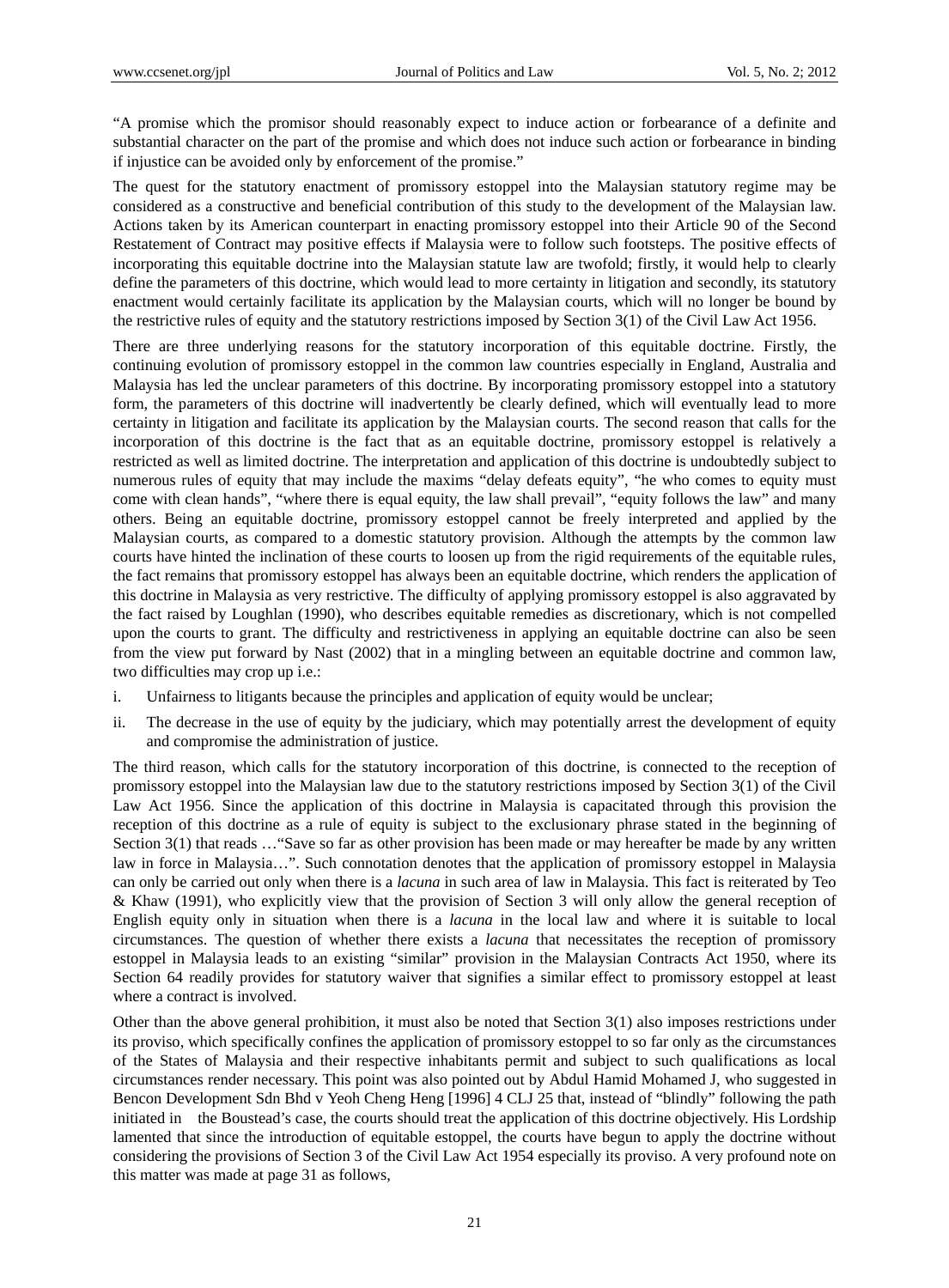"I do not say the introduction of the principle is not for the better. … One wonders what would have been the result if the provision of s. 3 of the Civil Law Act 1956 was considered. …With the introduction of the principle of equitable estoppel plus rapid development in the country the situation has changed. Demands are made by the occupiers, some time very unreasonable ones…."

This phenomenon has certainly resulted "to a dearth of local authorities on the principles to be applied or the factors to be considered in deciding how equity is to be satisfied." It may be safe to infer that His Lordship was trying to criticise the enthusiasm of the Malaysian courts to develop equitable estoppel by following the steps of its common law brothers rather than applying this doctrine subject to the provision of Section 3(1) of the Civil Law Act 1954, which may eventually lead to an unruly situation. Collectively, both the general provision of Section 3(1) of the Civil Law Act 1956 and its proviso, by taking into account of Section 64 of the Contracts Act 1950, explicitly restrict the application of promissory estoppel in the following manner: -

(ⅰ)When there is no written law in Malaysia, which are already in existence, to the same effect;

(ⅱ)When the circumstances of the States of Malaysia and their respective inhabitants permit; and

(ⅲ)As local circumstances render necessary.

It is thus safe to assert that the phenomenon due to the continuing evolution of promissory estoppel, which seems to affect its present parameters, and the existence of the above restrictions has called for the incorporation of promissory estoppel into the existing Malaysian legislations. The proposed statutory incorporation of this equitable doctrine into the Malaysian legislations would be much welcomed due to its potential of leading to more certainty in litigation. Once promissory estoppel is enacted, its parameters will be clearly defined. Furthermore, its application as a statute law would be able to facilitate those in the legal fraternity after no longer being subject to the restrictions as an equitable doctrine. A strong proponent of the incorporation of English common law and equity into the Malaysian law is His Royal Highness Sultan Azlan Shah, the former Lord President of Malaysia, who observes that there should no longer be reliance on English law as has been capacitated by the provisions of the Civil Law Act 1956 because throughout the years of applying these laws, which went through modifications and adoptions to suit local conditions, they have become Malaysian common law. Although His Highness does not explicitly suggest that such common laws and equitable principles be incorporated as statutory laws, his intention is well manifested from the fact that the Malaysian legal regime consists mainly of statutes that provide easier and practical mode of application to the courts.

## **3. Existing Statutory Provisions Incorporating Equitable Doctrines**

For the purpose of realising the objective of enacting promissory estoppel into a statutory provision, a search was made into some relevant commercial-related statutes in England, Australia and Malaysia in order to reveal any existing statutory provision that incorporates any equitable doctrines or notions resembling promissory estoppel. Being an equitable doctrine, which application is subject to many restrictions, the prospect of enacting promissory estoppel is very much anticipated to benefit the process of administration of justice. Judging from the roles acquired by this equitable doctrine pursuant to its continuing evolution, one must have guessed its potential not only in the realm of equity but also in the overall justice system. There are 10 existing statutes in England, Australia and Malaysia that have been found to have been previously incorporated with this equitable estoppel or its resemblance.

## *3.1 Section 21(1) of the English Sale of Goods Act 1979*

This section provides that a buyer who buys goods from a person, who is neither the owner of the goods nor an agent of the owner, acquires no title to the goods unless the owner of the goods is precluded by his conduct from denying the seller's authority to sell. This provision precludes the owner of goods from denying the seller's authority to sell and to transfer good title to a *bona fide* buyer, who buys goods from a person, who actually has no authority to sell, if his conduct indicates otherwise. Although the word "estopped" is eclipsed by the word "precluded" under this provision, it would reasonably be safe to infer that the intention of the legislators was to mean that the owner is estopped, based on his conduct, from claiming that the seller had sold the goods without his authority. For the purpose of illustration, the New Zealand case of N.Z. Securities & Finance Ltd v Wrightcars Ltd [1925] 1 NZLR 77 may be highlighted where the owner was precluded or estopped from denying the seller's authority to sell to a third party. The plaintiff in this case sued the defendant for conversion by relying on the New Zealand equivalent of Section 21. The defendant sold a car to A, who was given possession of the car upon the tender of a cheque as payment. Although it was agreed that the property in the car was not to pass until the price has been received i.e. after the cheque has been cleared, A sold the car to the plaintiff and took it back on lease. Before the sale to the plaintiff was finalised, the plaintiff made a query to the defendant's office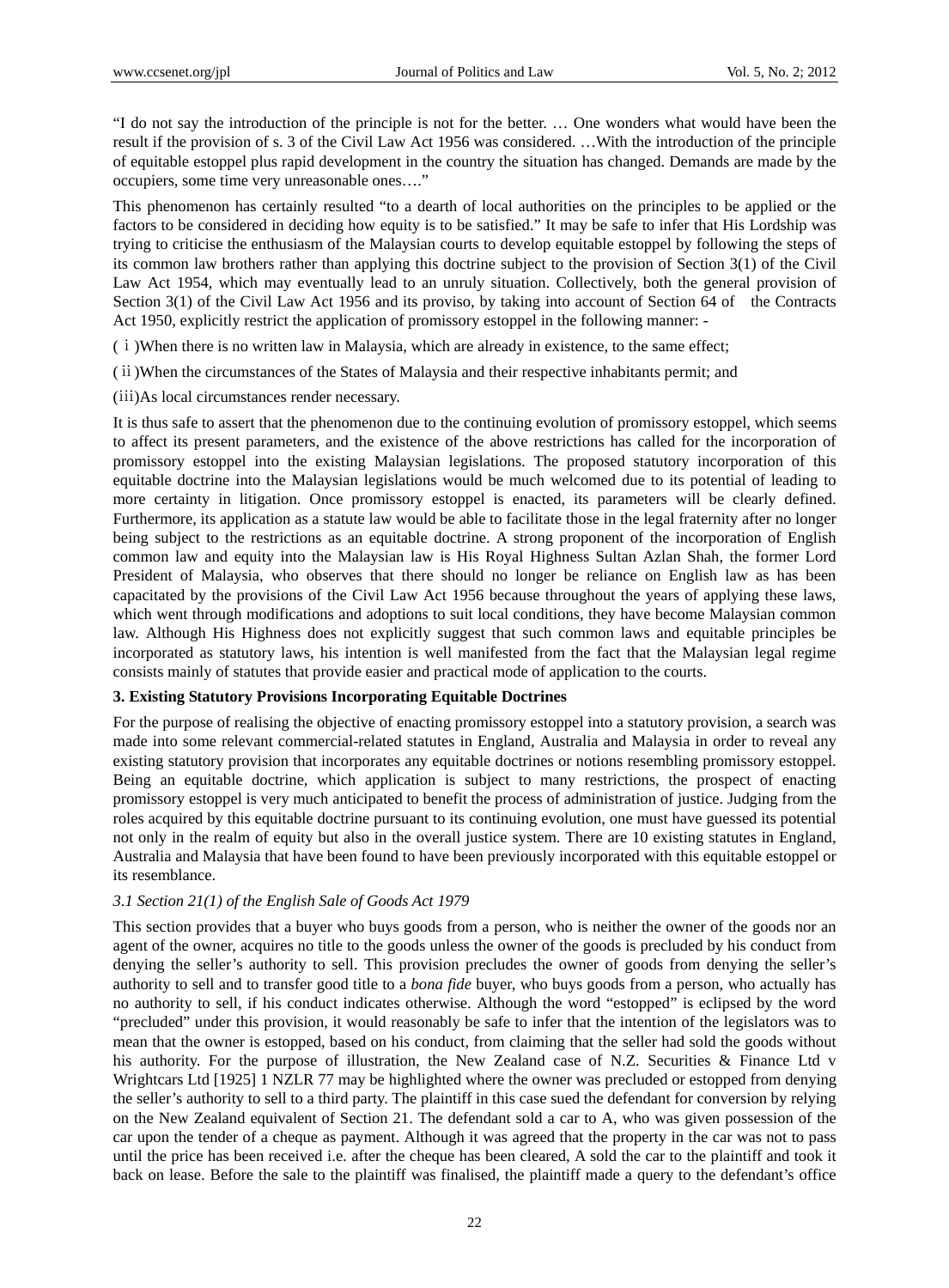and was informed by the defendant's employee that A had paid for the car. Subsequently, the cheque tendered by A was dishonoured prompted the defendant to repossess the car. Upon knowing of such, the plaintiff successfully claimed against the defendant contending that the defendant was precluded, based upon the representation by its employee, from denying A's authority to sell the car and therefore, the title in the car had passed to the plaintiff.

#### *3.2 Section 2(1) of the English Factors Act 1993*

Under the Act governing the law relating to mercantile agents who, according to the customary course of business, has authority either to sell or consign goods for the purpose of sale, or to buy goods, or to raise money on the security of goods, This section provides for the validity of the disposition of goods made by a mercantile agent, who holds the goods or documents of title to the goods with the owner's consent, to any third party, who acts in good faith and has no notice that the person making the disposition has no authority to do so. It must be noted that this provision is verbatim to the proviso of Section 27(1) of the Malaysian Sale of Goods Act 1957 that reads,

"…where a mercantile agent is, with the consent of the owner, in possession of the goods or of a document of title to the goods, any sale made by him when acting in the ordinary course of business of a mercantile agent shall be as valid as if he were expressly authorised by the owner of the goods to make the same; provided that the buyer acts in good faith and has not at the time of the contract of sale notice that the seller has no authority to sell."

This section provides for the validity of the disposal of goods made by a mercantile agent, who holds goods or documents of title to such goods with the owner's consent, to any third party, who acts in good faith and has no notice that the person making the disposition has no authority to do so.

#### *3.3 Section 2(2) of the English Factors Act 1993*

This section provides for the validity of the disposal of goods by a mercantile agent, who holds goods or documents of title to such goods with the owner's consent that has subsequently been terminated, to any third party acting in good faith and has no notice of such termination.

#### *3.4 Section 51AA of the Australian Trade Practices Act 1974*

This provision extends the remedies available under the Act to unconscionable conduct within the meaning of unwritten law since the concept has now been accepted as part of the equitable principles as well as common laws recognised by the Australian courts. Sub-section (1) reads,

"A corporation must not, in trade or commerce, engage in conduct that is unconscionable within the meaning of the unwritten law, from time to time, of the States and Territories."

It has been said that the introduction of this provision was not to impose a new head of consumer protection law into this statute but to extend the remedies under the Trade Practices Act to unconscionable conduct to the extent that this notion has now formed part of the common law or equitable principles recognised by the court (Miller, 1996). The overlapping between the notion of unconscionability and promissory estoppel in Australia has always been around, especially since this notion has generally been accepted as the determining factor, instead of detrimental reliance, in promissory estoppel. The Amadio case (Commercial Bank of Australia Ltd v Amadio (1983) 151 CLR 447), which was considered as one of the cases that gave rise to the introduction of Section 51AA, is a great example of how these two equitable principles may work together. In this case, where the High Court refused to allow the bank's claim to enforce the guarantee given by the Amadios in security for their son's loan, the vitiating factor that was taken into account was unconscionability. Mason J reasoned the High Court's finding at page 461 as follows,

"Relief on the ground of unconscionable conduct will be granted when unconscientious advantage is taken of an innocent party whose will is overborne so that it is not independent and voluntary, just as it will be granted when such advantage is taken of an innocent party who, though not deprived of an independent and voluntary will, is unable to make a worthwhile judgment as to what is in his best interest."

Before reaching to the decision that it would be unconscionable for the bank to enforce the guarantee, the court had in fact looked into the following material facts; that the Amadios' grasp of English was poor; that they did not seek independent legal advice and no suggestion to do so was made by the bank; that the bank knew of the son's financial condition, which was not known to the Amadios; and that the bank did not advise the Amadios of their unlimited liability under the guarantee.

Another Australian case that was considered as to have inspired the promulgation of Section 51AA, which was already decided almost three decades prior to the Amadio case, i.e. Blomley v Ryan (1956) 99 CLR 362 where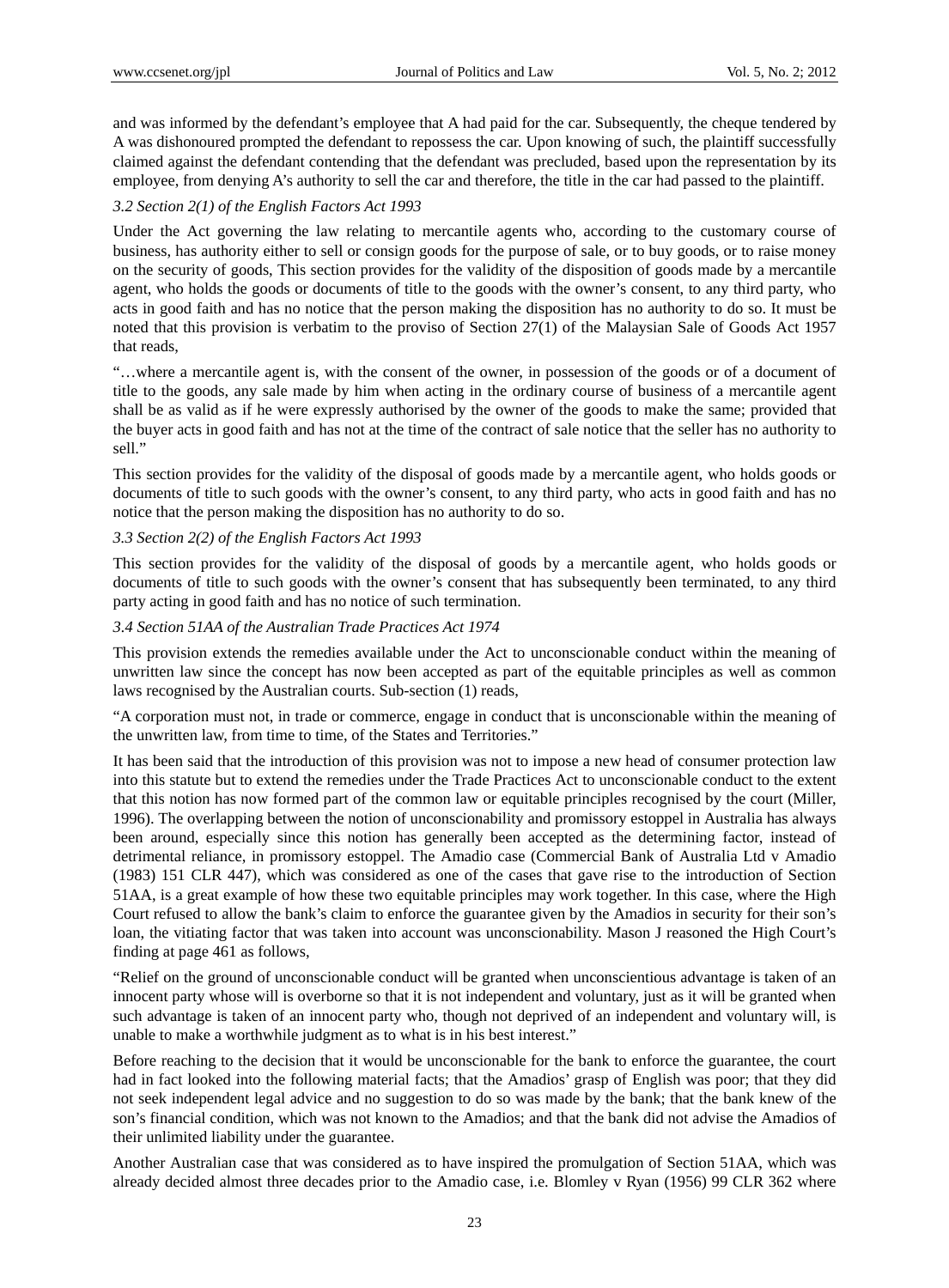the High Court refused the plaintiff's claim for specific performance, or damages, in respect of a contract for the purchase of a rural property in Queensland on the ground of unconscionability. The court had in fact taken into consideration of the defendant's allegations; that at the time of the contract, he was "an old man, lacking in education, suffering from the effect of intoxication, mentally and physically weak, without proper advice, unable to protect himself and on unequal terms with the plaintiff" and; also the fact that the contract price was only for AUD25,000 i.e. AUD8,000 less than the market value, before deciding that the contract was a thoroughly unconscionable transaction. The following words of Kitto J at page 415 may, *inter alia*, be safely considered as the origin of the term "unwritten law" under Section 51AA, which reads as follows,

"[The court has power to set aside a transaction]…whenever a party to a transaction is at a special disadvantage in dealing with the other party because of illness, ignorance, inexperience, impaired faculties, financial need or other circumstances affecting his ability to conserve his own interests, and the other party unconscientiously takes advantage of the opportunity thus placed in his hands."

It is important to note that the incorporation of unconscionability into the Trade Practices Act 1974 has been shadowed with the overwhelming needs to protect unfairness and injustice to the Australians when dealing with traders. The Second Reading speech on 3 November 1992 when the legislation was introduced reads as follows,

"Unconscionability is a well understood equitable doctrine, the meaning of which has been discussed by the High Court in recent times. It involves a party who suffers from some special disability or is placed in some special situation of disadvantage and an 'unconscionable' taking advantage of that disability or disadvantage by another. The doctrine does not apply simply because one party has made a poor bargain. In the vast majority of commercial transactions neither party would be likely to be in a position of special disability or special disadvantage, and no question of unconscionable conduct would arise. Nevertheless, unconscionable conduct can occur in commercial transactions and there is no reason why the Trade Practices Act should not recognise this." The insertion of this recent provision into the trade Practices Act was intended to facilitate the application of this doctrine and to provide a clearer path for persons, who have been unconscientiously been taken advantage of in commercial dealings, to seek redress from the court.

## *3.5 Section 52 of the Australian Trade Practices Act 1974*

This provision proscribes a corporation from engaging, whether in trade or commerce, in conduct that is misleading or deceptive or is likely to mislead or deceive. This provision provides a general prohibition against misleading or deceptive conduct in commercial activities. The predominant task held by this provision is one of the most heavily litigated statutory provisions in Australian Law, the interpretation given by the Australian Courts to this provision extends beyond consumer protection that makes it an extremely important consideration for contracting parties although it being located in the part of the Trade Practices Act, 1974 titled "Consumer Protection" (Seah, 2001). After the Walton Stores case, both Section 52 and promissory estoppel are potentially affecting every aspect of contract law as well other commercial relations where there exists no contract (Seddon, 2001).

In Lee Gleeson Pty Ltd v Sterling Estates Pty Ltd (1991) 23 NSWLR 571, which has been discussed in great detail under the preceding chapter, the issue of promissory estoppel was dealt along with Section 52. The alternate use between this equitable doctrine and this written provision can be clearly seen when Brownie J, at the Supreme Court of New South Wales, held *inter alia* that:-

- Under Section 52 of the Trade Practices Act 1974, the second defendant bank was found to be liable for misleading and deceptive conduct. It was explained that in cases where a bank informed a third party that it had been authorised to make payment on behalf of its customer and such instruction had subsequently been countermanded, it was under duty to inform the third party of the change. The failure by the bank to inform such change would then amount to "misleading and deceptive conduct" under the Act;
- ii. Under promissory estoppel, the second defendant bank was estopped from subsequently denying the existence or the binding quality of its representation on the ground of the bank's assurance, upon reference by the plaintiff, that it would be paid for the work before promising to complete work within a prescribed time. It was reasoned that it would seem unconscionable for the bank to resile from its promise to the plaintiff, which had led the plaintiff to execute the deed on 24 April 1990.

The above treatment of promissory estoppel as an equivalent to Section 52 may safely be taken as a hidden similarity between these two allied notions, which has in fact been previously hinted where the provision of Section 52 had always been treated and invoked in light and along with this equitable doctrine.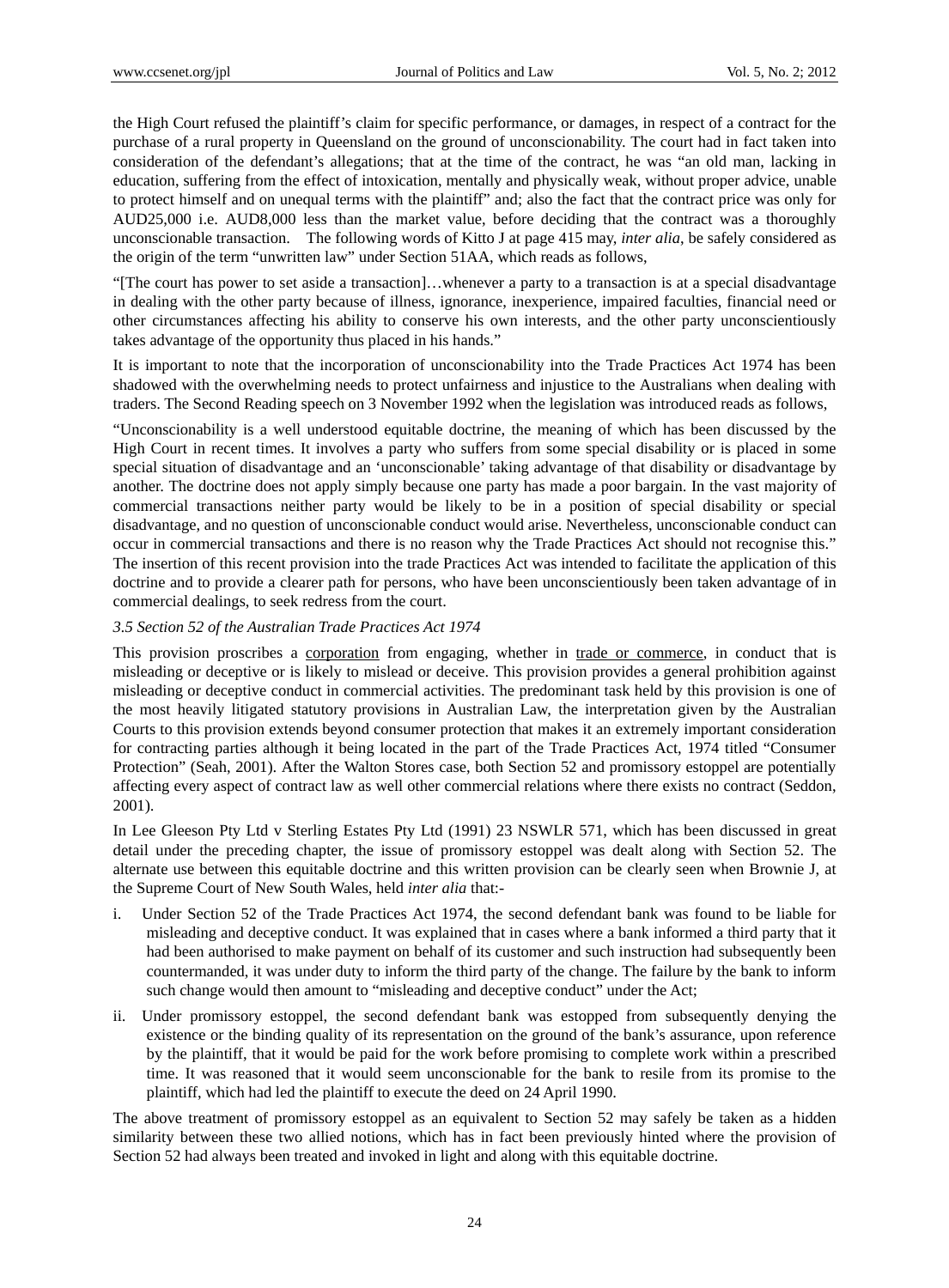## *3.6 Section 3(1) and 4 of the Malaysian Partnership Act 1961*

Although Section 3(1) only provides for the definition of "partnership", which is "the relation which subsists between persons carrying on a business in common with a view in profit", it is important to note that its construction by the court is extremely important especially when it is raised along with Section 4, which speaks on circumstances not prima facie partnership. This issue was examined with great detail in Aw Yong Wai Choo v Arief Trading Sdn Bhd & Anor [1992] 1 MLJ 166, where the court was asked to determine, *inter alia*, whether the second defendant was a partner with the first defendant. In this case, the defendants entered into an agreement to develop a land, which was leased to the second defendant by the Perak State Government, into a housing scheme. Under the agreement, which was alleged by the plaintiffs as a joint venture between the defendants, it was stated that the first defendant was to develop the land and the second defendant was to obtain 50% of the profit as consideration for the licence to such development. The first defendant, vide some sale and purchase agreements, agreed to build houses and sell them to the plaintiffs within a stipulated time. The construction of the houses did not even start after the expiry of the stipulated time causing X, one of the purchasers, to commence the first action and obtain a summary judgment against the defendants. The second defendant then filed an appeal, which was subsequently withdrawn following a settlement with X whereby the second defendant offered to build the houses with a 50% increase in the purchase price or alternatively to pay an *ex-gratia* payment without admission of liability. X and other purchasers agreed to the settlement but the plaintiffs rejected by claiming from the defendants for the specific performance of the sale and purchase agreements and liquidated damages for late delivery of the houses. The second defendant proceeded to build the houses by employing new and more expensive specifications. At the hearing of this action, the plaintiffs alleged that the second defendant was a partner to the first defendant on the ground that the brochure distributed to potential house buyers and the sign board at the work side had both indicated that the housing estate was a joint venture between the defendants. It was held by the court that in order to find a partnership as defined under Section 3(1) of the Partnership Act 1961, the court must find the real intention of the parties and for such purpose, the rules for determining the existence or inexistence of a partnership under Section 4 cannot be exhaustive.

It was further viewed that the provision of 50% profit for the second defendant under the agreement between the defendants gave rise to a refutable presumption of the fact that a partnership existed between them and it was concluded on this issue that, on the balance of probabilities, the indicia of partnership outweighed the negative factors and the second defendant was rightfully been sued as the partner to the first defendant. This case may serve as an indication of the court's readiness to construe the provision of Section 3(1) of the Partnership Act as a means to estop a person, who has fulfilled the criterion as a partner under the provision i.e. someone who has a relation with the partner of the firm by "carrying on a business in common with a view of profit" as well as someone who has led another, by his conduct, to believe that he is partner to a particular firm, from claiming otherwise.

#### *3.7 Section 7 of the Malaysian Partnership Act 1961*

This provision relates to power of partner to bind firm where every partner is considered as an agent of the firm as well as of his other partners for the purpose of the partnership's business. This section is closely related to the law of agency, whose existence is created by partnership. The provision clearly reads,

"Every partner is an agent of the firm and his other partners for the purpose of the business of the partnership, and the acts of every partner who does any act for carrying on in the usual way business of the kind carried on by the firm of which he is a member bind the firm and his partners, unless the partner so acting has in fact no authority to act for the firm in the particular matter, and the person with whom he is dealing either knows that he has no authority or does not know or belief him to be a partner."

This section provides for the power of partner to bind firm where every partner is considered as an agent of a particular firm and the other partners of the firm for the purpose of the partnership's business. Thus, an act that is done by a partner "in the usual way the business" of the kind carried on by the firm shall bind the firm and his partners. Nevertheless, if the said partner acts without any authority and the person he is dealing with either knows that he has no authority or does not know or believe him to be a partner, the act shall no longer bind the firm and his other partners. The question of what constitutes an act done in "the usual way of business" is best explained by Kuala Lumpur High Court in Chang Kin Yue v Lee & Wong [1962] 1 MLJ 379 where Suffian J [as he then was] proclaimed that the borrowing of RM35,000, by the plaintiff's husband from her as loan to a partnership of which he was a partner, was an act "necessary for the carrying out of business" under Section 204 of the Contracts (Malay States) Ordinance 1950, which was the equivalent provision to the present Section 7 of the Partnership Act 1961.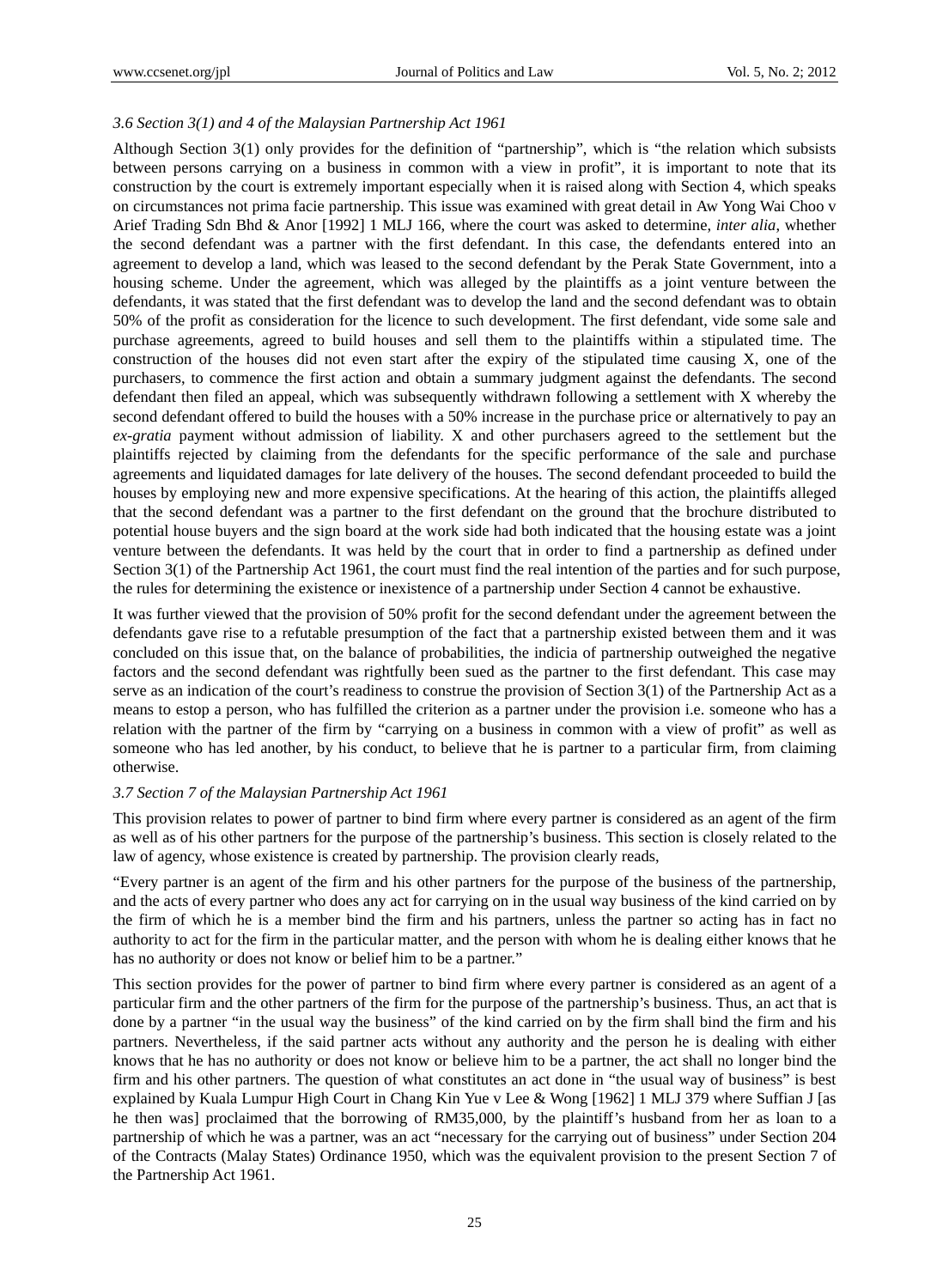It was further found from the following facts, that the plaintiff's husband had issued her a receipt of the loan in the partnership's name and that the money was subsequently paid in the firm's account and was immediately thereafter utilised to pay off the firm's debt, had entitled the plaintiff "in equity" to stand in the same position as if the money had originally been borrowed by the partnership. Although no words of "estoppel" or "preclusion" was mentioned anywhere in the judgment, it must be noted that the court's finding that the plaintiff was held as entitled "in equity" to stand in the same position as if the money had originally been borrowed by the partnership and that the act of borrowing by the plaintiff's husband were to bind the firm may safely be inferred to indicate the court's intention to treat the firm, as well as the other partners, as estopped or precluded from denying that the plaintiff's husband had acted with an authority to do so. By taking into account all the above relevant facts involving the conducts of the plaintiff's husband and the firm, clear inference can be made from the court's decision that it must have intended to preclude the firm from denying liability. The fact that the firm utilised the money to pay off its debt is vividly a "conduct" that must be accepted as an act falling under the qualification to equitable estoppel or estoppel by conduct.

#### *3.8 Section 16 of the Malaysian Partnership Act 1961*

This provision imposes liability on a person who holds out, either by spoken or written words or conduct, or knowingly lets himself to be represented as a partner of a particular firm, to the representee, who has given credit to the firm on the faith of that representation. This provision on the principle of "holding out", which comes under Part III of the Partnership Act providing for relations of partners to persons dealing with them, clearly provides that,

"Every person who by words spoken or written or by conduct represents himself, or who knowingly suffers himself, to be represented, as a partner in a particular firm is liable as a partner to any one who has on the faith of any such representation given credit to the firm, whether the representation has or has not been made or communicated to the person so giving credit by or with the knowledge of the apparent partner making the representation or suffering it to be made."

Under this principle of "holding out", if a person holds out himself or let himself to be represented as a partner to a particular firm, he is made liable to the representee, who has acted upon such representation by giving credit to the firm. Correspondingly, under the equitable doctrine of promissory estoppel, a person is bound by his representation, either by words or conduct, which has led another to act according to such representation. One clear application of this principle of holding out is the Singaporean case of Wong Peng Yuen v Senanayake [1962] MLJ 204. The plaintiff's claim for the return of S\$20,000 upon notice for the dissolution of the partnership firm, on the ground that he was never a partner of the firm, was rejected after the court took into account his acts of paying the said sum as consideration of him being made a partner and consequently thought and acted as if he was a partner. Thus, the act of the plaintiff acting as a partner of the firm after paying the sum of  $$\$20,000$ , despite him being inactive in the management and control of the firm, was found as sufficient to hold him liable on the principle of holding out.

Initially, under the traditional requirement of promissory estoppel that requires the pre-existing contractual relationship between the parties, this principle of holding out cannot be equated with promissory estoppel because a person is said as to have "hold out" after he had led a third party into dealing with the partnership, which means that there is no pre-existing contractual relationship between the parties. However, due to the continuing evolution of this doctrine that has negated the pre-requisite of contractual relationship thus making this doctrine available to any kind of legal relationship, the only difference between these two principles has now been breached. It can be safely concluded from the above case that the principle of holding out under Section 16 of the Partnership Act does operate in a similar way as an equitable estoppel. When a person holds out as a partner to a particular firm leading a third party to act according to his "representation", this provision operates to "estop" him from claiming otherwise.

## *3.9 Section 38(1) of the Malaysian Partnership Act 1961*

This provision confers the right to a third party, who deals with a firm after the change of its constitution without having been notified of such change, to still treat all apparent members of the old firm as the firm's partners until he has notice of such change. This section expressly provides as follows,

"Where a person deals with a firm after the change in its constitution, he is entitled to treat all apparent members of the old firm as being members of the firm until he has notice of the change."

The principle embedded under this provision is more commonly known as apparent or ostensible authority. Under this provision, if the remaining partners to a firm fail to notify the public of the retirement of a particular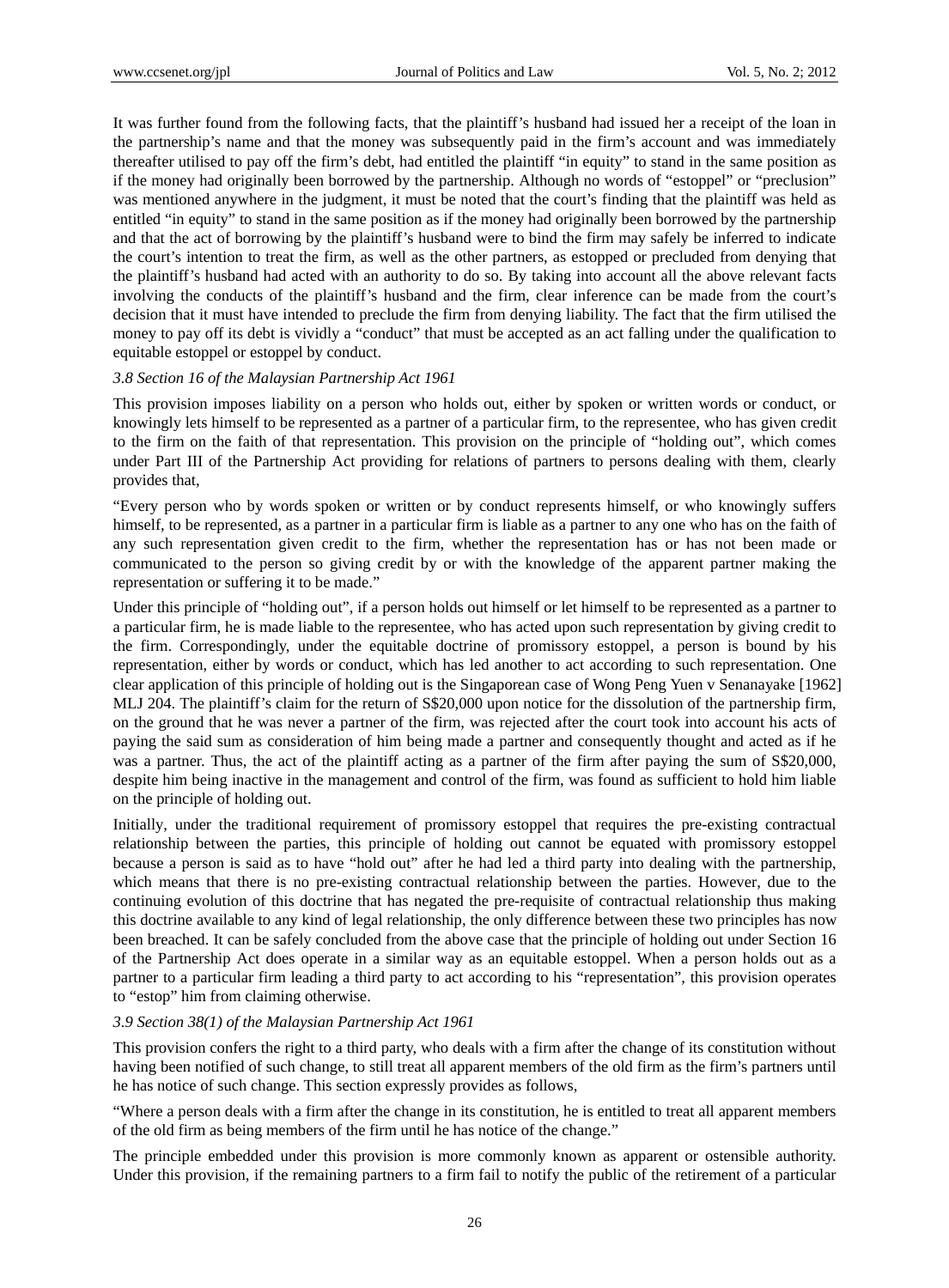partner, who continues to act as one, they will be "estopped" from denying his acts on the principle of apparent authority (Vohrah and Wu, 2000). Similarly, a retired partner, who has failed to "notify" the public of his retirement shall remain liable for the partnership's debt under this principle. What is a sufficient notice of withdrawal of a partner to any person dealing with a particular partnership is best explained in the case of Re Chop Yew Seong; Ex parte Sri Sundari Palayakat Co [1958] MLJ 239 where it was decided to the effect that,

"When a known partner retires, or a partnership is dissolved, notice of the fact must be given to the world at large by advertisement, and to old customers by special communication. An old customer is entitled to a more specific notice than a person who never dealt with the firm at all; and in considering whether notice of dissolution or retirement is or is not sufficient, a distinction must be made according as the person sought to be affected by notice was or was not a customer of the old firm. A mere notice to the Registrar of Business Names is not sufficient."

A clear illustration of the application of this provision can subsequently be seen in Hup Aik Tin Mining Company v Kam Hoy Trading [1969] 1 MLJ 93, where an appeal against the dismissal of the defendant's application to set aside the service of the writ of summons and notice was dismissed by the Federal Court. The plaintiffs claimed for the sum of \$4,425.70 being balance owed by the defendants to the plaintiffs for the supply of diesoline and other lubricants from July 1965 to October 1965. The writ of summons and notice were served on all the three partners of the defendant firm as shown by the Registry of Business. They alleged that they had ceased to be partners during the said period after having sold and assigned all their shares to Pang Sang, who obviously did not send in the withdrawal forms signed by them for registration. The Federal Court held that a person who has habitual dealings with a partnership, as the plaintiffs were in this case, is entitled to be specifically notified of the withdrawal of the partners and a mere notice to the Registrar of Business is insufficient. Thus, the service of the writ of summons and notice on the persons whose names appear in the register as partners was to be considered as good service. Barakbah LP declared that regardless of whether the withdrawal forms were received by the Registrar, as persons having habitual business with the partnership, "the plaintiffs should have been given notice of the withdrawal by the defendants…."

#### *3.10 Section 27(1) of the Malaysian Sale of Goods Act 1957*

An equivalent provision to the present English provision of Section 21(1), this section expressly provides that,

"Subject to this Act and of any other law for the time being in force, where goods are sold by a person who is not the owner thereof, and who does not sell them under the authority or with the consent of the owner, the buyer acquires no better title to the goods than the seller had, unless the owner of the goods is by his conduct precluded from denying the seller's authority to sell."

Under this provision, the owner of goods is "precluded" from denying the seller's authority if he, by his conduct, makes it appear to the buyer that the person selling the goods has his authority to do so and the buyer consequently acts in reliance upon such conduct. A buyer who buys goods in good faith is conferred with a good title in the goods sold by a person who is neither the owner of the goods nor his agent. In spite of the absence of the word "estop" in this provision, it must be admitted that the word "precluded" must be taken as to give an equivalent effect of an estoppel. This was discussed in the New Zealand's case of N.Z. Securities & Finance Ltd v Wrightcars Ltd [1925] 1 NZLR 77, which has been thoroughly quoted under the English equivalent to this provision.

#### **4. Conclusion**

From the above discussion, there is no provision in England that has specific resemblance to promissory estoppel or any other types of equitable estoppels except Section 21(1) of the Sale of Goods Act 1979, which may be considered as a minuscule effort taken by the English Parliament in the overall attempt to facilitate the application of equitable doctrines. Nevertheless, it may also be reasoned that there was no such need to enact equitable doctrines in England because, unlike the position in Malaysia, the application of equitable as well as common law doctrines are not subject to the two restrictions mentioned beforehand. On the other hand, the statutory regime in Australia puts great emphasis on the prohibition of conduct that is unconscionable, misleading and deceptive by giving remedial provisions to contracting parties especially those involving consumers. The above provisions, especially Section 52 of the Trade Practices Act 1974, clearly proscribe actions that would transgress the rights of contracting parties by prohibiting misleading and deceptive conduct. The word "conduct" may include actions and words, either through promises, predictions or opinions. When a person makes a promise that leads another to act upon such promise, equitable estoppel may step in and the person, by the standard set by the present parameters of this doctrine, is likely to be bound by his words.